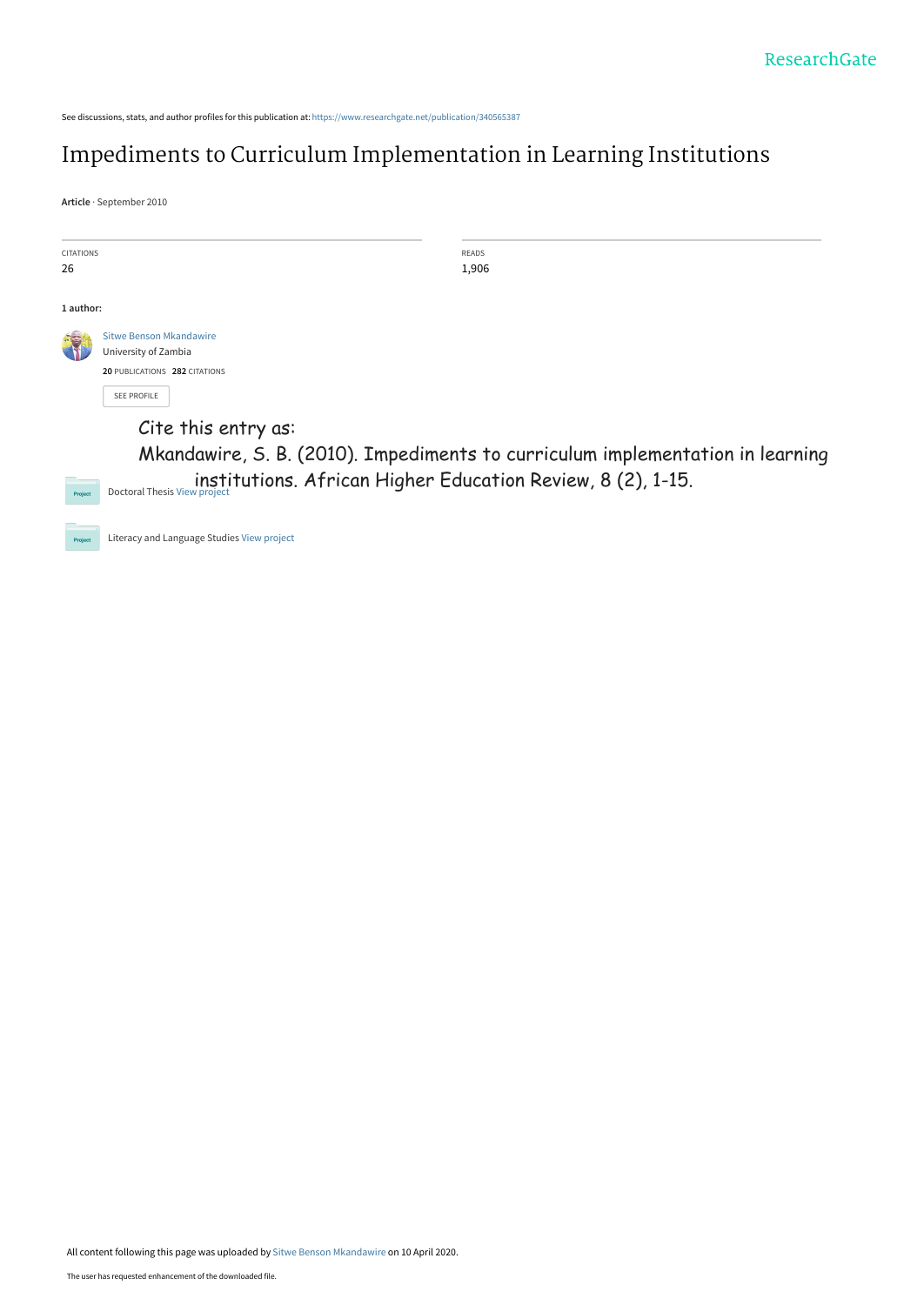# **Impediments to Curriculum Implementation in Learning Institutions**

by

Sitwe Benson Mkandawire The University of Zambia

#### **Abstract**

This article emanated from a study on challenges institutions of learning faced in the implementation of a curriculum. Data was collected through document analysis and interviews with selected teachers in secondary schools of Zambia. The information collected was analysed thematically using emerging themes. Findings revealed that there were several challenges in the implementation of curriculum. Some of these challenges included inadequate teaching and learning materials, lack of funding, inadequate school facilities, inadequate quality and quantity of teaching staff, distance to school and unfriendly conditions of service. The study recommended that the government of Zambia and school authorities should ensure that basic factors that can be addressed within their means are attended to as soon as possible.

#### **1.0 Background**

Curriculum is one of the terms widely used in society yet, confounding to resolutely comprehend even among academics. The term curriculum is associated with several meanings and interpretations. One way of looking at it is to say that it is planned and unplanned experiences that learners encounter in a school milieu. Skilbeck (1984) defined curriculum as the learning experiences of students, expressed through anticipated goals and objectives, plans and designs for learning and the implementation of these plans and designs in school environments. Furthermore, curriculum refers to a plan for providing sets of learning opportunities for persons to be educated, (Saylor and Alexander, 1981). The definition of curriculum is further echoed by Glatthorn (1987) who reported that, the term curriculum has to do with the plans made for guiding learning in schools usually represented in retrievable documents of several levels of generality and the actualization of those plans in the classroom as experienced by the learners and as recorded by an observer; those experiences take place in a learning environment which also influence what is learned. The definitions provided above were summarised by Mulenga (2008:5) who reported that "Curriculum is all the selected, organized, integrative, innovative and evaluative educational experiences provided to learners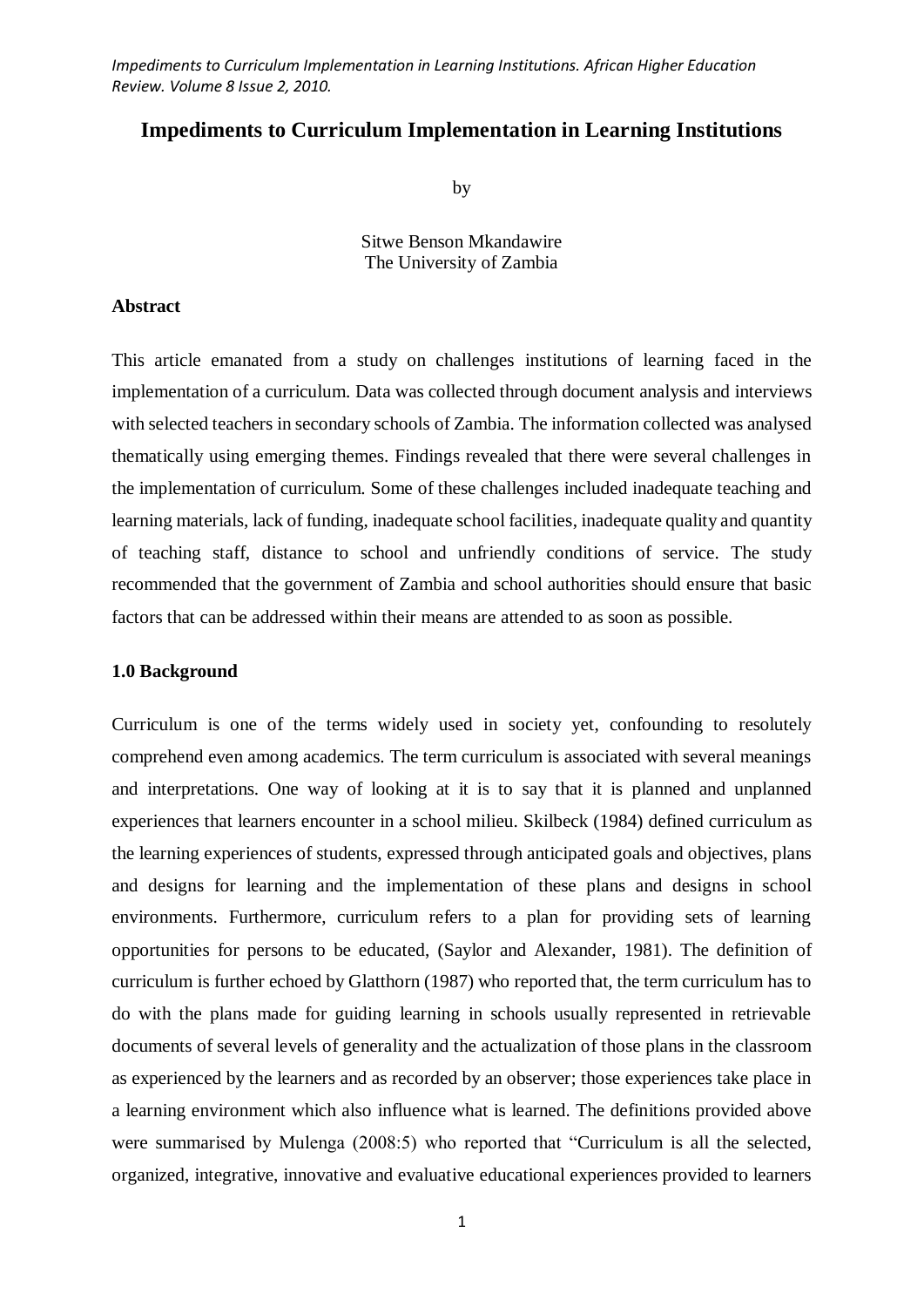consciously or unconsciously under the school authority in order to achieve the designated learning outcomes". Curriculum implementation, according to Okello and Kagoire (1996:124) "is a network of varying activities involved in translating curriculum designs into classroom activities and changing people's attitudes to accept and participate in these activities". However, curriculum implementers (teachers, headteachers, standard officers and others) are faced with barriers which hinder the successful implementation of the curriculum. Some teacher's failure to interpret and implement the curriculum result in serious effects such as the backwash effects on national examinations. The next section discusses this concept and its effects on national examination.

# **1.1 The Backwash Effects on National Examinations.**

Backwash effects on national examinations can be described as teaching learners to pass examinations without considering whether the skills needed for their lives, values and moral development are attained or not. The term backwash means the unpleasant result of an event or the negative aspects of something and some dictionaries define it as a filter. The term examination refers to final assessments and tests of students' knowledge or skill in a particular subject which results in a qualification with successful output (Cambridge advanced learner's dictionary, 2007). The backwash effects of national examinations is a serious impediment to curriculum implementation due to the nature and the negative effects it has on the education system. When teachers in schools decide to focus much on helping pupils pass examinations by all means necessary without helping them to be better citizens with expected aims and goals of the national curriculum, they are doing so at the detriment of the nation. Such teachers once found should not be tolerated or allowed in the teaching fraternity. They should be dismissed without impunities as they are destroying the education system.

Education should not be centred on examinations, but focus on the promotion of the full and well-rounded development of the physical, intellectual, social, affective, moral and spiritual qualities of all pupils so that each can develop into a complete person, for his or her own personal fulfilment and good of society. Education should shape the lives of learners so that they become more fully human by learning survive skills than being centred on the examinations (Ministry of Education (MOE), 1996:29). The goals to such an aim as set by MOE (1996:5) is that of producing a learner capable of 'being animated by a personally held set of civic, moral and spiritual values; developing of an analytical, creative and constructive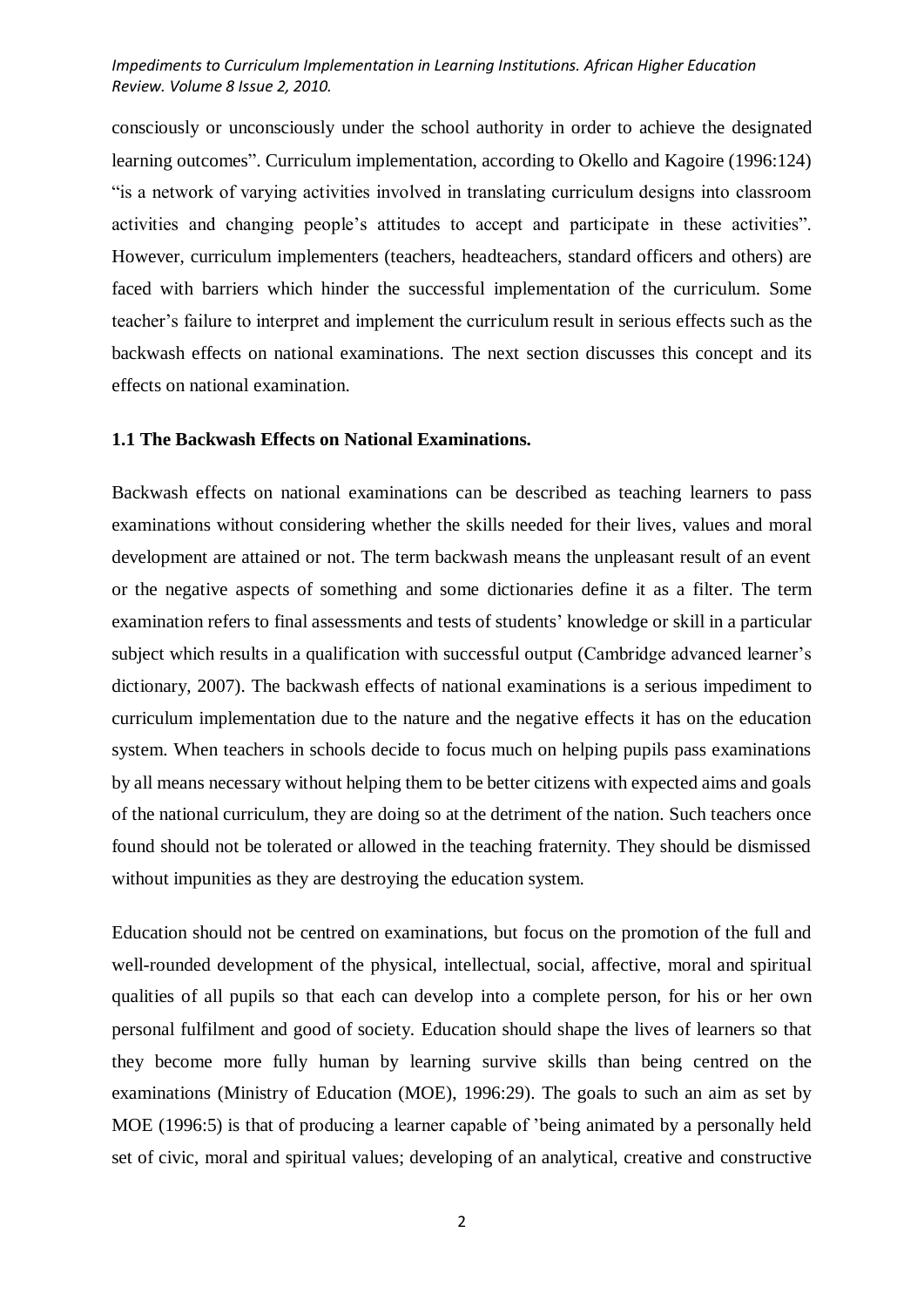mind. They should be appreciating the relationship between scientific thought, action and technology with sustenance of the quality of life. Another educational aim looks at developing the qualities of character of an individual that society regards as important (Kelly, 1999). The goal for such an aim is that the individual can freely express his or her own ideas and also exercise tolerance for other people. The individual can cherish and safeguard his or her own liberties and also promote the human rights. The other aim looks at giving scope to the individuals in order for their potential to be developed (Kelly, 1999). In having such an aim, the goal of making the individual maintain, observe discipline and hard work as the foundation of personal and national development is achieved. All these aims should be imparted in the learners through the teacher without focusing on examinations which disregard these important aspects thereby serving as a challenge and an impediment to curriculum implementation.

In order to achieve the above stated aims and goals, MOE has come up with a curriculum, which has several definitions. Basing on the stated aims and goals of education above which are found in the ideal or recommended curriculum offered in the mainstream education. The ideal or recommended curriculum is what is proposed by scholars, researchers and evaluators as a solution to meet a need or needs of the society and is consequently perceived as the most appropriate curriculum for learners. It is what a nation aspires to achieve. Due to several factors affecting the implementation of the curriculum, the ideal curriculum cannot be 100 per cent implemented because of factors such as the backwash effects of the national examinations. In the end, most educational systems around the world end up with achieved curriculum or experiential curriculum which goes to a certain percentage in terms of implementation. The achieved curriculum is what learners have actually learnt as a result of their interaction with the implemented curriculum. What learners have experienced as a result of what they have learnt and interaction with the teacher. What the learner has achieved is seen when the teacher gives a test and other forms of assessments (Mulenga, 2008).

In many schools, teachers are usually in competition to have their pupils pass or outperform other classes. In the process, there is a situation where the teacher has the pressure to teach for the sake of the learners to pass the examinations and so hurries through the curriculum whether taught thoroughly or not. The teacher tailors the teaching towards examinations and in so doing runs away from the aims ,goals and objectives of education that have been discussed above. Examinations are not the main intent of the curriculum and are not a true reflection of what education is and if it was possible, nations around the world should abolish examinations.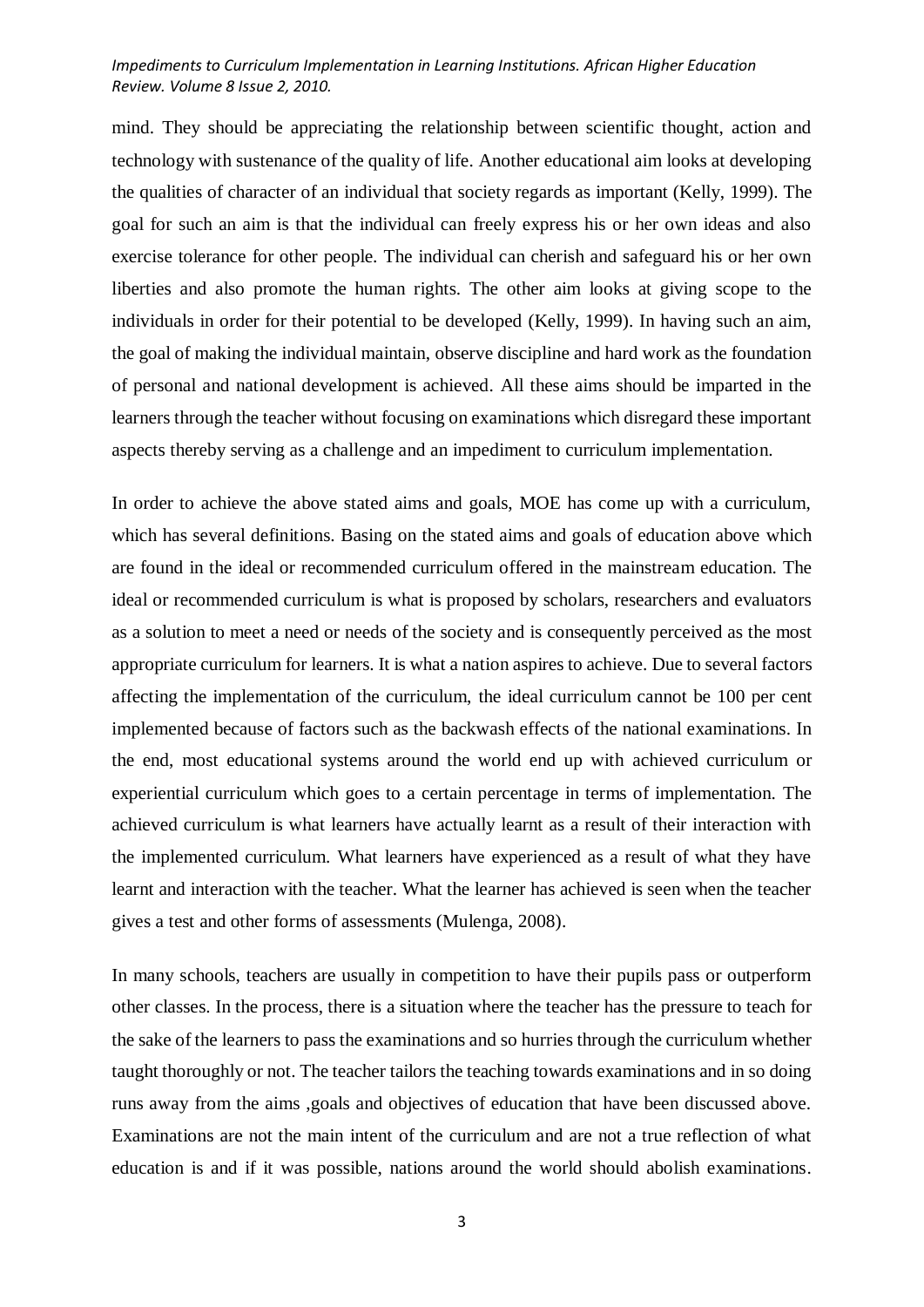An ideal implementation of a curriculum should make learners feel educated and informed. Learners after being exposed to learning should show that they have acquired attitudes and values towards social trends and ideologies, and this can contribute to the development of a country. In this way, education becomes important for a learner he or she should not just acquire knowledge but acquire other aspects as stated in the aims of education. However, because of the issue of examinations coming on the way, learners are simply drilled in factual information and leaving out the aspect of attitudes, values and skills that go into producing a holistic individual. Take for instance, a learner who has been in the school system has to show behavioural change with regards to public property. A learner is supposed to have a positive attitude towards its protection. In most cases, what we see are negative attitudes towards public property. This kind of education has reduced the standards to the lowest levels. No wonder we hear such comments as 'learning has now gone to the dogs.' A society cannot see any change in attitudes and values in the learners. The learner has not learnt any survival skills that may sustain him or her after dropping out or completing school. What is happening in schools now is simply drilling the learner for the purpose of an examination at the end of a learning experience. This makes the implementation of the curriculum to be ineffective. In Zambia as the education system stands, any learner who lacks the ability to put clear thoughts on paper is seen as a failure.

In order to implement the curriculum effectively, the teacher has to be eclectic in nature in the manner they interpreted and put curriculum into work. The teacher has to employ variations of teaching methods and techniques. However, this is not done to the fullest because of the backwash effect on national examinations. Towards the end of the second term or early third term, teachers diverts from the use of various teaching methods and techniques and eyes are on the examinations. They will simply just state the facts as they are because to them the use of techniques may delay the drilling for the examinations for the learners.

The main focus of education is to provide learning to all learners. There should be no segregation as Zambia is a signatory to education for all, one of the millennium goals. If well followed, the curriculum would be fully implemented with expected results.

As a result of the backwash effect, many learners in Zambia have been thrown out of school once they fail these examinations. When they leave schools, they come out of the system with no life skills that may sustain them in life. No wonder we see a lot of youths roaming the streets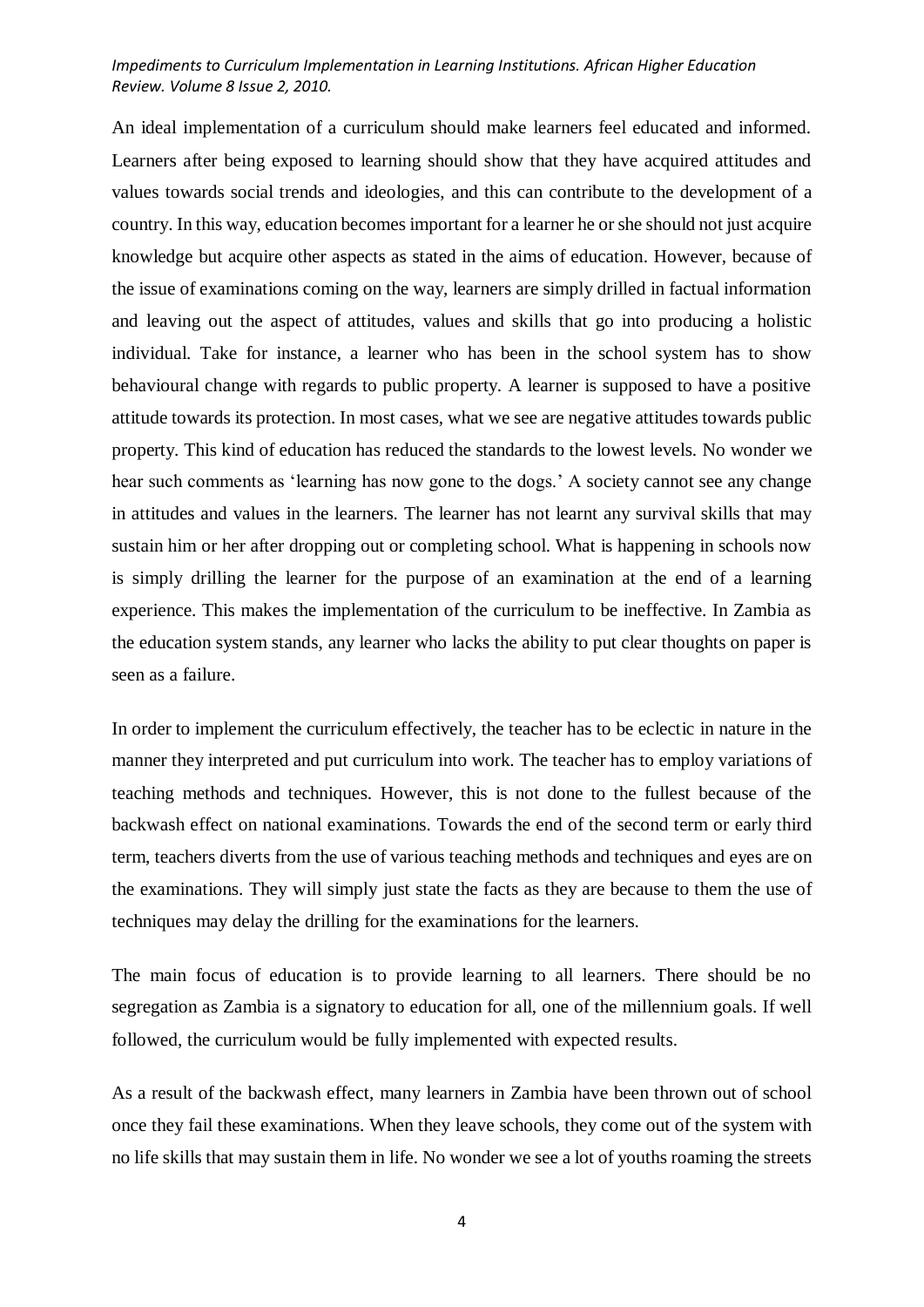doing nothing for the school system they went through did not really provide lifelong skills to them. Backwash effects does not support knowing of topical issues but memorisation. Once a learner has written an examination the knowledge of factual information immediately goes out because the intended objective has been achieved. This is so because the focus is on learning to pass the examinations. However, education is a lifelong process, even after school the learner should show skills, values and attitudes that were acquired in school. This problem is equally found in high learning institutions. The students are tuned to learning for the examinations. Once the examinations have been written then everything is forgotten. The learner's attainability of learning is marked through the passing of an examination. It is a vicious cycle which is hard to break, for the system has been planted with the idea of learning in order to pass the examination. Later, when this learner goes into the field of work for example, the higher learning institutions, he also tunes the students to learn in order to pass the examinations. This will go on and on until educators realise that though examinations have negative effects on the education system. The nation will realise that learners are not prepared holistically.

#### **1.2 Research Questions**

The study sought to address the following research questions:

- (1) How prominent was the backwash effect in Zambia's secondary schools?
- (2) What impediments did teachers and institutions of learning face in the implementation of the secondary school curriculum in selected subject areas?

#### **1.3 Motivation for This Study**

The motivation for this study was that there were several studies that were carried out previous on the subject matter above such as Walker (1971), Print (1993), Okello and Kagoire (1996), and Kelly (1999). These studies reported some challenges that institutions of learning experienced in implementing curriculum. This study sought to harmonise these revelations from various studies and make a case with a little interviews from field teachers and educators in Zambia.

# **1.4 Theoretical Framework**

Documentarism and constructivism theories were used to guide this study. Documentarism refer to the analysis and interpretation of written materials for specific purposes (AGrell,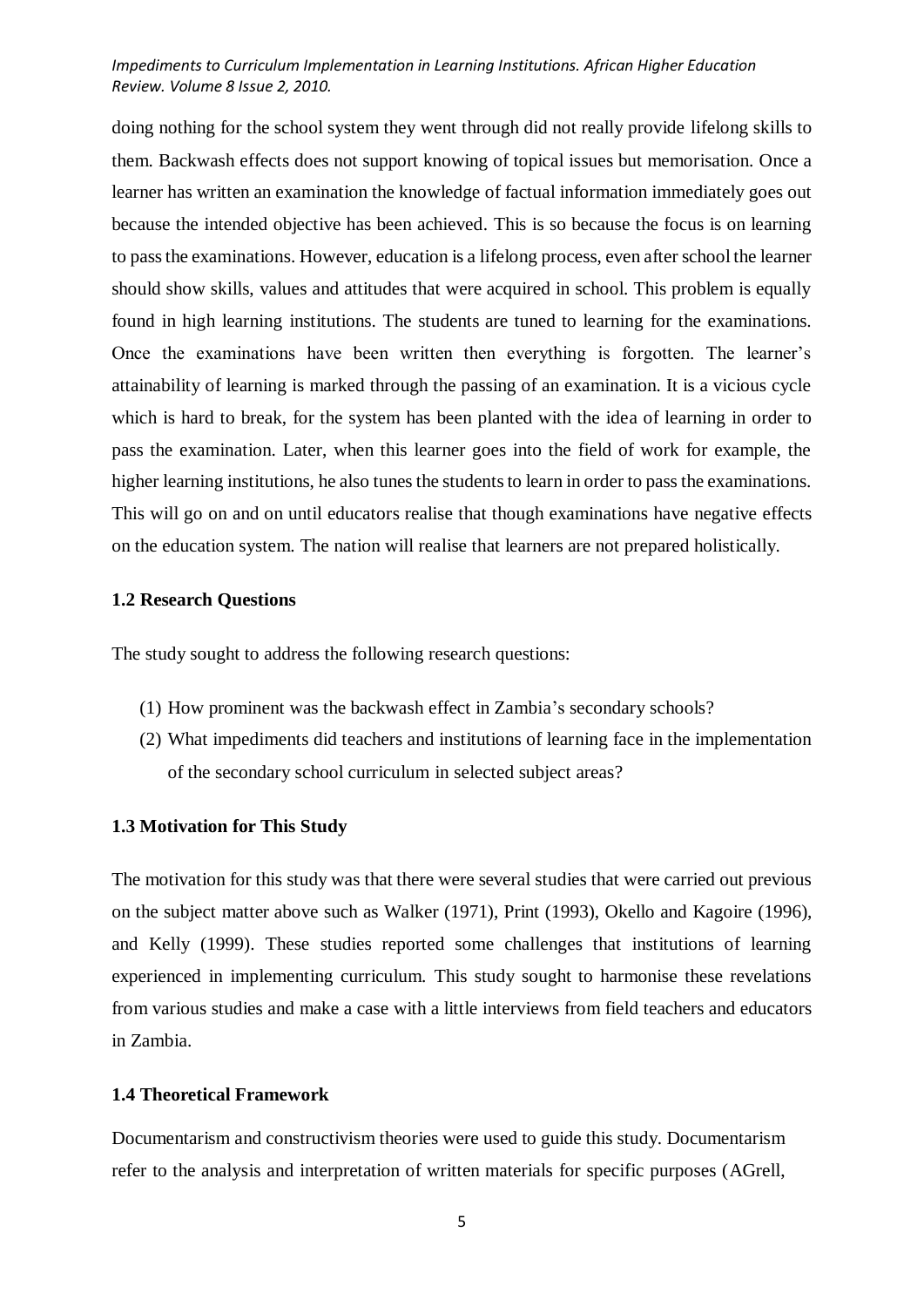1997), and (Bergman, 2009). Documentarism is applicable in social sciences to address two major issues; writing or composing text or analysing literary works (Sauerberg, 1991). The study employed documentarism by selecting existing literature related to curriculum implementation in institutions. Collected documents were analysed by generating related themes of interest associated with challenges or impediments to curriculum implementation. The constructivist theory was also used based on the premise that data collection methods such as interviews, are centred around constructing meaning. Ackermann (2001) noted that constructivism is all about making meaning from people's experiences. The concept of constructivism may take several strands such as social constructivism, radical constructivism and cognitive constructivism (Anderson, Reder, and Simon, 1998). All these forms of constructivism theory impinge on making meaning from available resources. The data from interviews was analysed thematically with the help of constructivism by selecting and grouping information into relevant themes and making meaning from the available information from the respondents.

#### **2.0 Method**

Searches for existing literature were conducted by going into the physical library at the University of Zambia, and also searched online on databases such as JSTOR, google scholar and other search engines such as Lycos, Metacrawler, Google and Yahoo. Eight studies on challenges of curriculum implementation were reviewed. The literature collected was analysed thematically with the help of the documentarism theory by (Agrell, 1997). The analysed literature was cross referenced for validation purposes and notes were taken. Interviews with ten (10) secondary school teachers randomly selected from five different schools were conducted. The data collected was analysed thematically and made informative meaning from the data with the help of the constructivism theory. The results collected on this study were reported in subthemes and categories.

# **3.0 Findings and Discussion**

The findings and discussion of data in this section was arranged with respected to the research questions of the study. Other emerging themes that from the data collected are also presented in this section which generally highlights on impediments to curriculum implementation.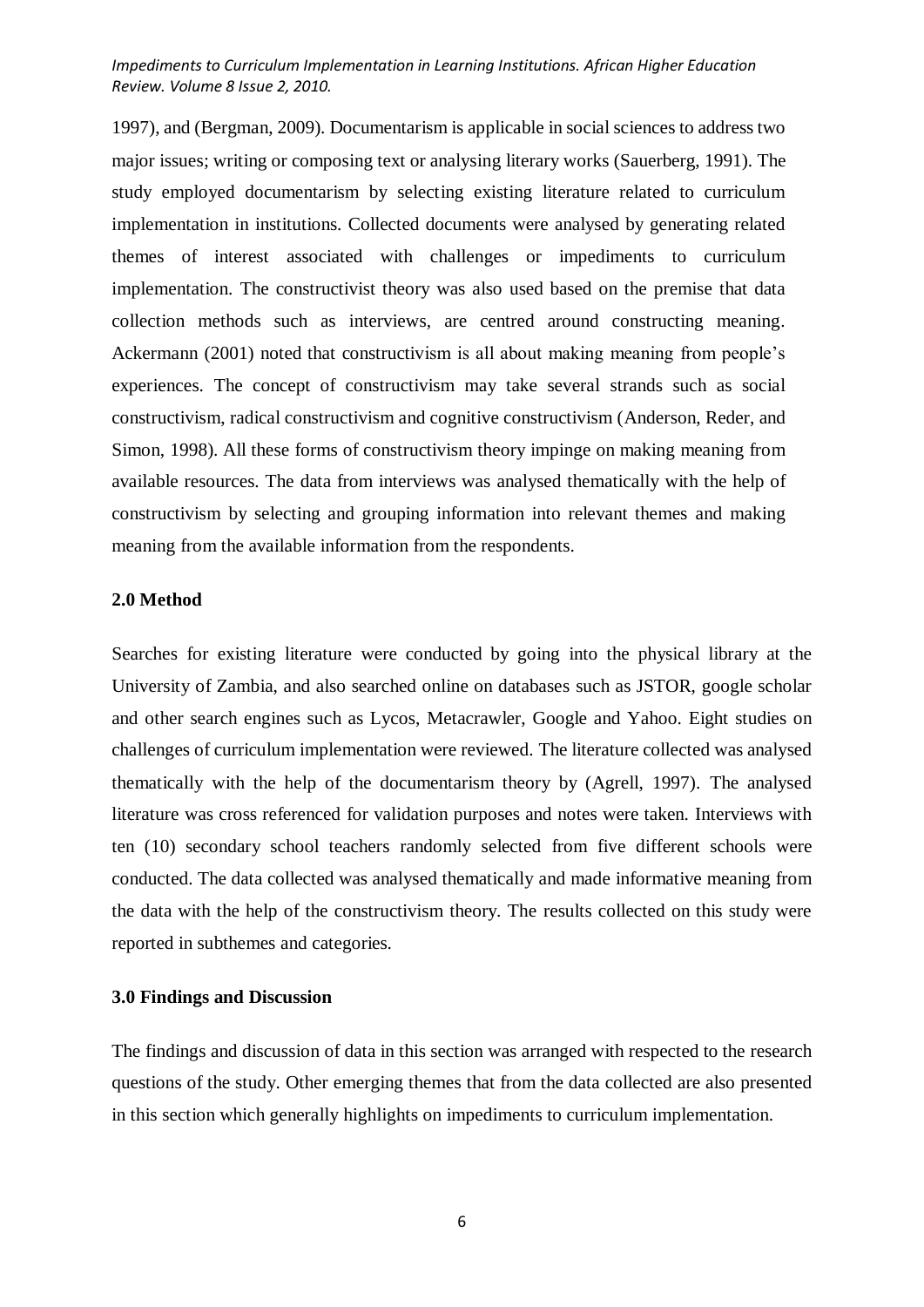# 3.1 Teaching pupils to Pass Examinations

The first research question sought establish the prominence of backwash effect in Zambia's secondary schools? When asked whether or not teachers were teaching pupils for purposes of passing examinations in schools, four of the ten teachers interviewed with pseudo names; Mutale, Lufafa, Cholwe, and Ngoza reported that several teachers in targeted schools taught pupils to help them pass the examination rather than understanding the content of the curriculum. Their specific voices have been reported below.

> *Mutale: Last year, three teachers at our school were rewarded and some of them were labelled best teacher of the year because they produced 100 per cent pass rate in their classes. When I interacted with one of them, she said "Achieving a 100 percent pass rate in your class goes beyond mere implementation of the syllabus. In my grade 12 class, I stop mere teaching in term one but focus on examinations and help my students towards that. So, it is not about teaching alone but go through past papers with pupils so that you help them pass the examination".*

> *Lufafa: Every teacher knows that you cannot have a 100 per cent pass rate if you focus on books alone. Pupils need to know how examination questions are framed.*

> *Cholwe: Heheheee...[laughs] I think it is not correct that teaching should be centred on making pupils pass tests or exams only because education is bigger than that. What some teachers are doing is not right. They should help pupils understand the issues in the syllabus…*

> *Ngoza: In my classes I balance approaches. When I teach a topic, my class exercise is a mixture of my personal framed questions and those from past exam papers on that topic. So I do not find it a problem because it is the reality and teachers are doing it. Some of them stop teaching in examination classes and their eyes are on examination coming.*

The four teachers have divergent views about teaching pupils to pass examination. Teachers Mutale and Lufafa seem to suggest that teaching to make pupils pass examination is not a problem because it is one way to attain 100 per cent pass rate in classes. Ngoza seem to have a different approach, she believe that a balanced model was a better solution. Implying that pupils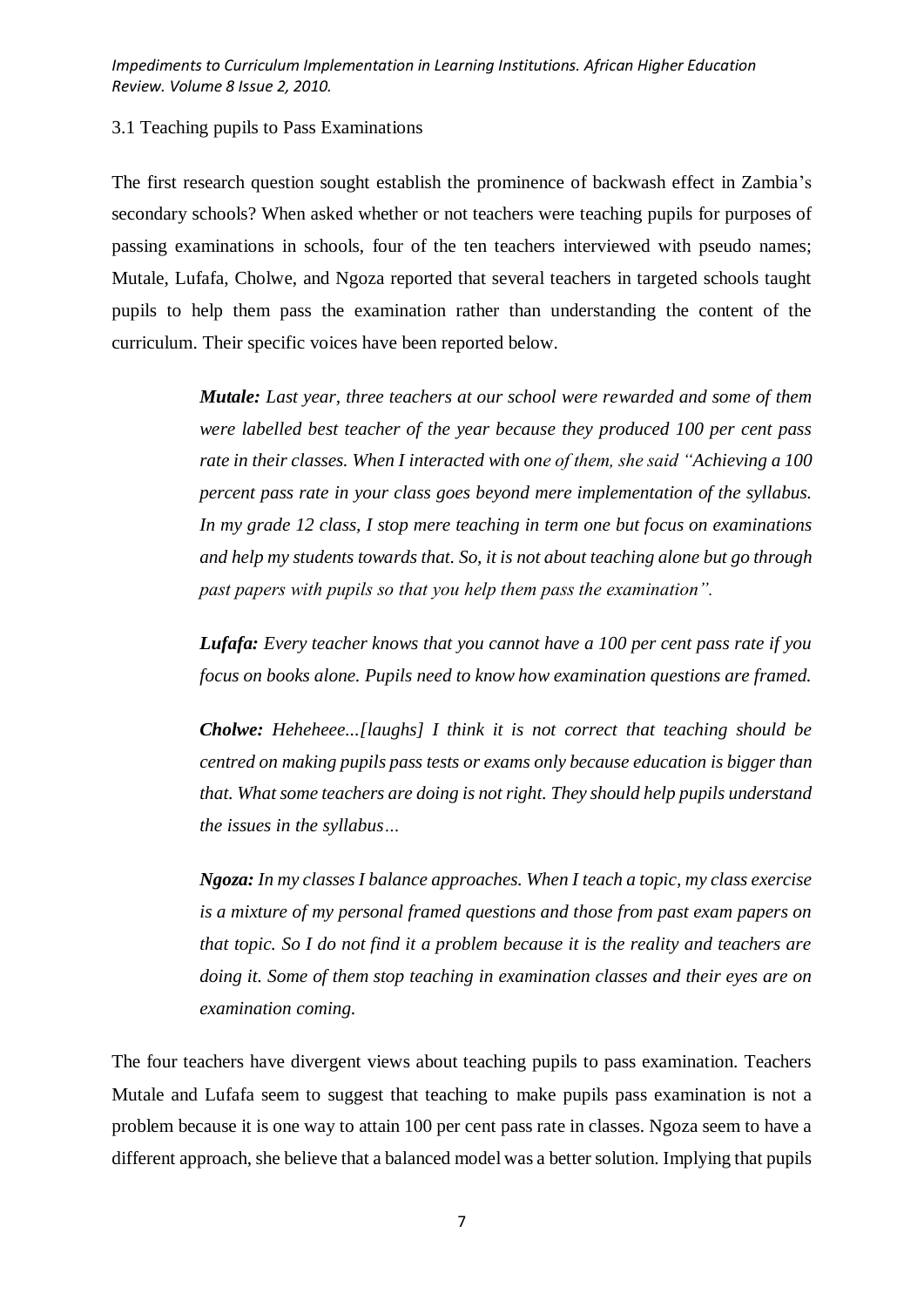needed to be taught the curriculum or syllabus and then, exercises on each topic can include what might come or what had come in the past examinations. Prodromou (1995:13) believe that teaching pupils to pass tests and examinations has negative consequences "on teaching in a broad educational context, and suggests that 'negative backwash' makes good language teaching more difficult".

It is important to note that teaching pupils to pass tests and examinations as reported by Lufafa and Mutale above has serious consequences on the education system and the state as a whole because what the backwash does is schooling of children and not educating them. It produces irresponsible, worthless, careless and violent citizens that may turn a nation into anarchy, thereby frustrating everybody around. Education officials and school authorities must encourage their teachers to focus more on implementing the national curriculum in order to meet the aims, and goals of the education system.

3.2 Impediments to Curriculum Implementation that Teachers and Learning Institutions Faced.

The second research question sought to establish impediments that teachers and learning institutions were facing that hindered them from implementing the curriculum effectively. The literature reviewed and the interviews with teachers indicated that there were several factors that hindered the effective implementation of the curriculum. These factors are discussed below.

#### 3.2.1 Inadequate financial resources and funding

Financial resources and inadequate funding can have devastating effects on curriculum implementation. It is very difficult to implement a curriculum successfully if the education system has limited financial resources. Money does not always make things work but it makes things move smoothly and better with a little motivation from drivers. When asked about factors that may impede curriculum implementation in schools, Zgambo (pseudo name), had this say;

> *Zgambo: Ooooh, that one is a big issue at our school. Last few years we have had a problem of water. So we involved PTA, community, and other fundraising issues to have money for a borehole. We raised some funds but not enough. So, we resorted to piece works with pupils. The worst part was where we cancelled some classes on some days in a*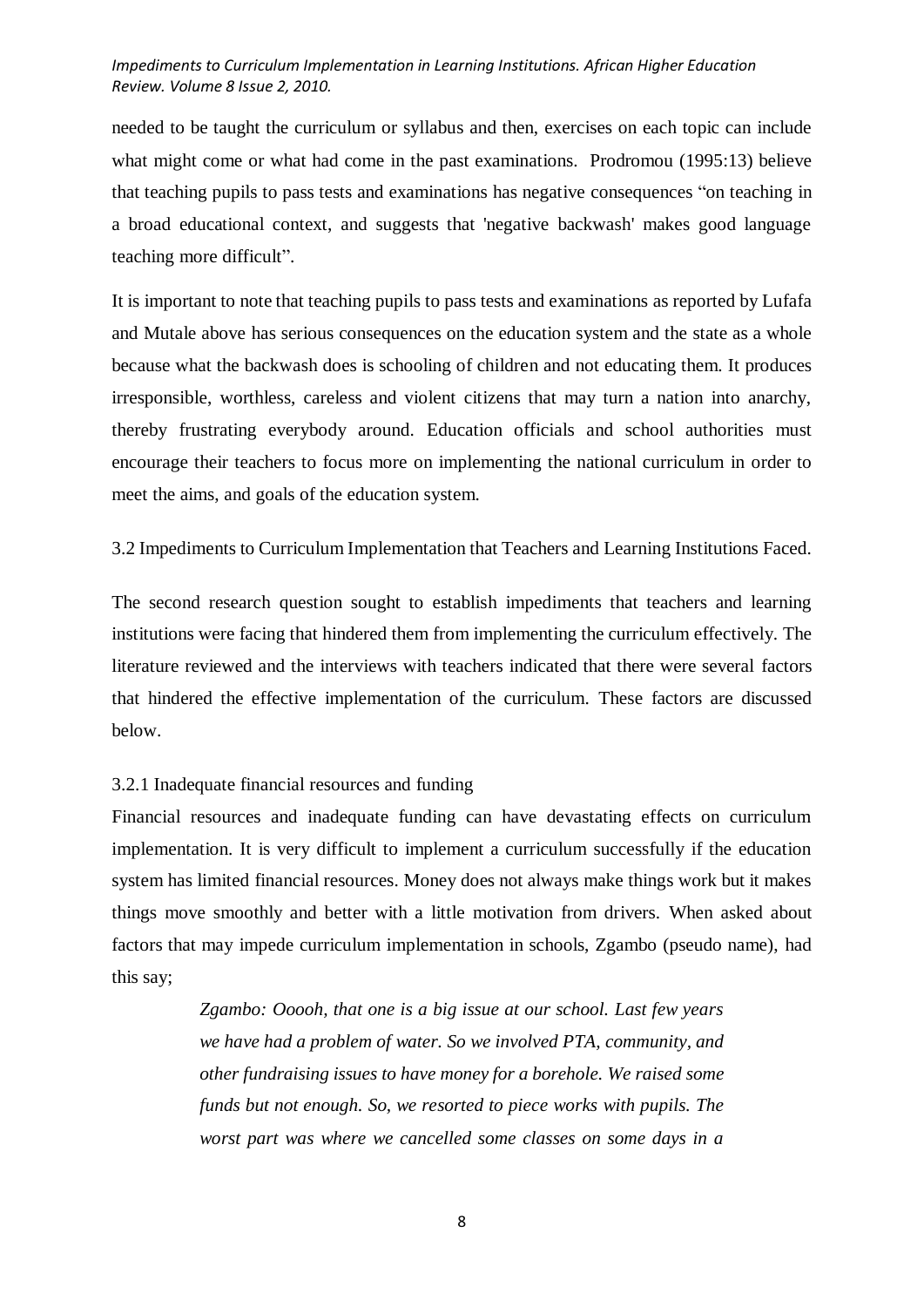# *week and went with pupils to do some piece work for money at some farmers' farms.*

Instead of teaching and learning, some schools especially those in the rural, take pupils during learning time to go and do some piece work to raise funds to address certain issues in the school as noted by Zgambo. This practice has negative effect on curriculum implementation and government needs to adequately fund schools in order to stay afloat.

Financial resources can expand infrastructure, pay teachers, introduce new initiatives to help implement the curriculum, and schools can make progressive efforts towards the cause. Underfunding raise a lot of other implications on the part of curriculum. Kalla (1983) noted that the economy of a nation will determine the success of curriculum implementation. In developing countries, the numbers of pupils and teachers have kept on rising but government money available for education is less which make it challenging for curriculum implementation. (Sibulwa 1996:35) noted that, since manpower in the education sector has increased, the bulk of money allocated to education is absorbed by salaries leaving very little for other important aspects in curriculum implementation such as in-service training, continuous professional growth (Lieber etal, 2009), monitoring and other things needed for the smooth implementation the of curriculum. Although the government introduce tuition fees in schools to help supplement monetary resources, this move does not have help some schools to sustain themselves as they have routine expenses such as paying caretakers, guards, sweepers, water bills, electricity bills and pay part time teachers. Some of the workers on this list in some schools are not on government payroll and they survive on payments from school authorities. This means that, funding can affect school operations severely.

#### 3.2.2 Lack of Teaching and Learning Materials

The absence of or inadequacy of teaching and learning resources can be a serious impediment to curriculum implementation. There is limited procurement and supply of these resources in schools. Instructional materials and equipment are all in short supply or may not be available at all – no books or writing material, no chalk, no science apparatus, inadequate or out of-date library (Kelly 1999). Worse still, with population explosion, classrooms are overcrowded and learners are made to share whatever little stocks of material and furniture available. In such situations, teacher effectiveness in hampered and it becomes almost impossible for the teacher to render individual pupil attention because of large numbers of pupils in classes – over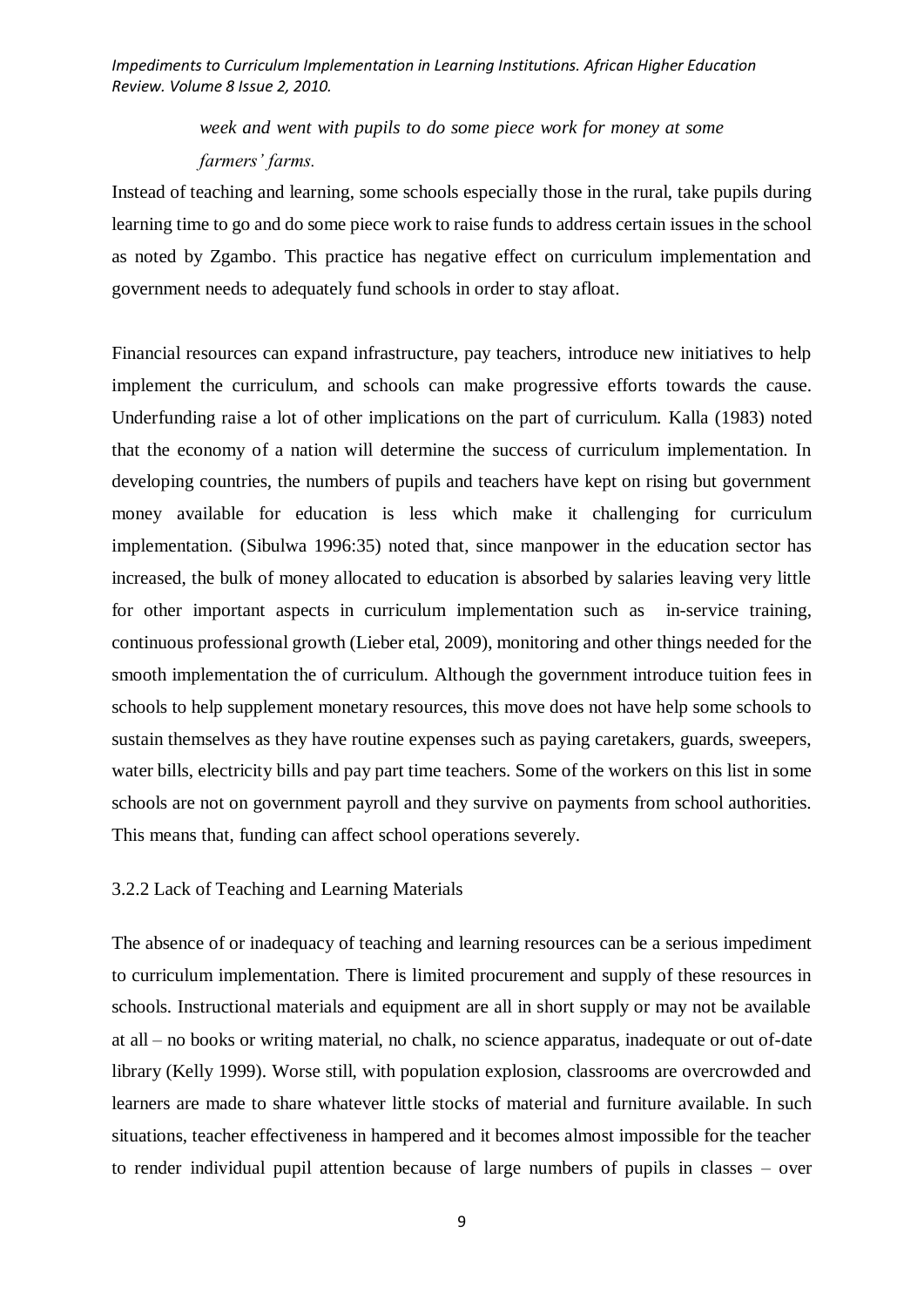enrolment. This kind of situation in institutions of learning will make it very difficult for curriculum implementers to carry out their roles effectively. In the absence of teaching and learning materials such as books for pupils and teachers, pamphlets, and journal articles, the teaching and learning processes will be hampered.

# 3.2.3 Inadequate Learning facilities

Unavailability of school facilities and equipments like classrooms, libraries, resource centres, offices, desks, schools halls and others. The fact that the education sector is under-funded by the government means that the availability and quality or facilities in learning institutions is affected negatively. It has been observed that in most government schools in Zambia with an exception of the newly built, infrastructure is in a deplorable condition, Kelly (1999:196) describes the buildings as "dilapidated, unsafe and sometimes unusable." In certain instances, some schools have inadequate classroom accommodation, which gives rise to double or triple shift in order to give all eligible children an opportunity to learn. Meanwhile, some schools, especially in remote areas, have no buildings at all. Furniture is also inadequate in most schools and in some cases the seats and desks are battered or totally absent (Kelly 1996). However, the face of infrastructure has improved in some schools with the help of donor funding such as 'sector pool'. The absence of teaching and learning materials in schools imply that effective implementation of the curriculum is hampered (Tambulukani, 2004).

# 3.2.4 Lack of Quality and Quantity of Staff

Teachers interviewed reported that they had so much work to cover as they were understaffed. The extent of this case was noted at one of the rural schools where one teacher was teaching three subjects (Religious Education, History and English Language) to three different classes in grades 8, 10 and 11. Even though the teacher was qualified to teacher the subject areas, there was too much work in planning the lessons which in turn compromised on the quality of the teacher. When asked why such a situation was allowed by school authorities, one of the teachers indicated that the school was understaffed and therefore, the school used available teachers to share the subjects to be offered. Quality and quantity of teaching staff to meet the expectations of pupils and the society is another impediment. Teachers are the most important human resource in curriculum implementation since they are the ones who adopt and implement the ideas and aspirations of the designers. This imply that the success of a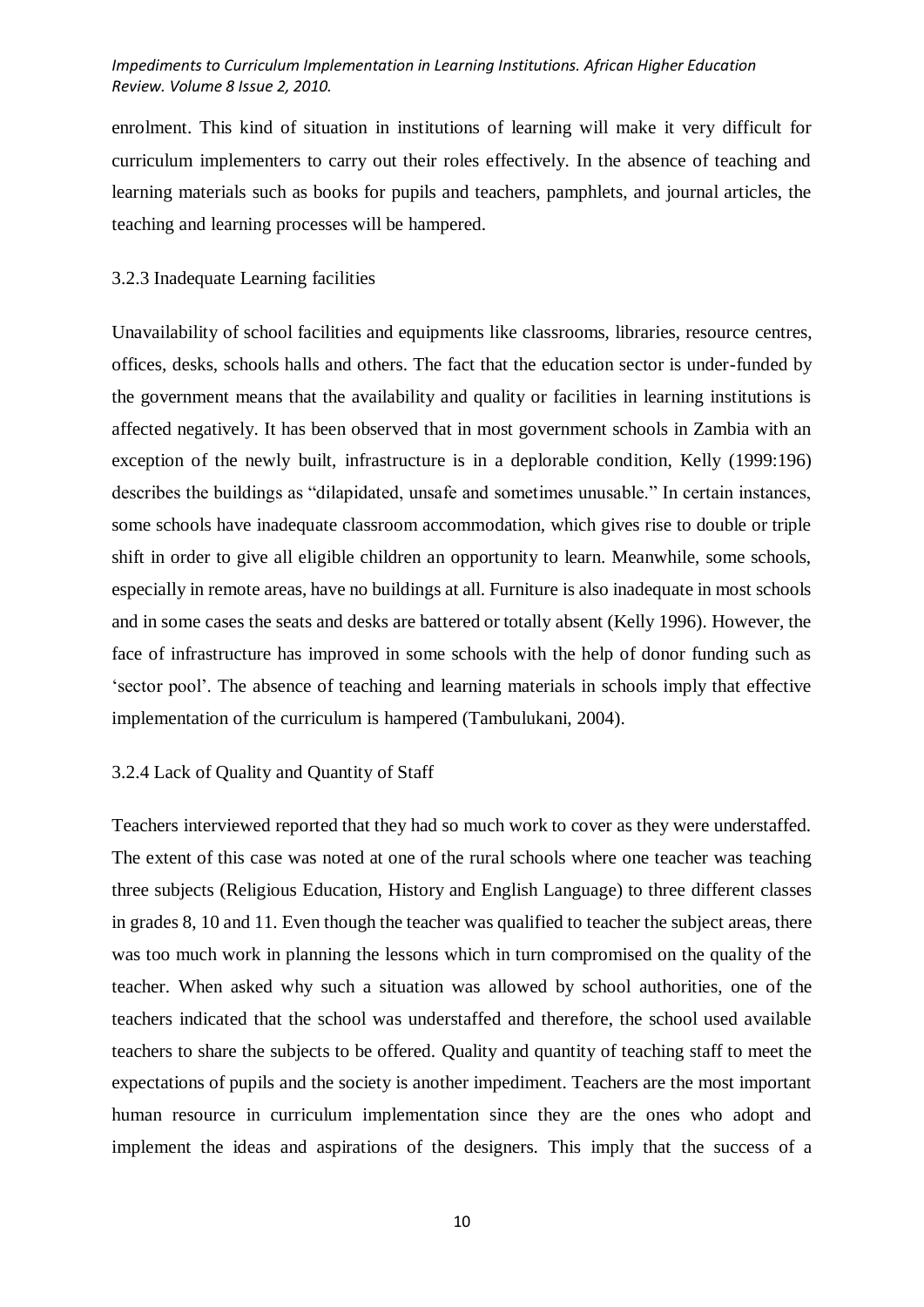curriculum depends on the teachers (Okello and Kagoire 1996). A sufficient supply of trained teachers is therefore, needed if the implementation of the curriculum is to be effective.

In Zambia, however, learning institutions have been for a long time experiencing a shortage of the teaching staff and the rural areas are the most affected since most teachers shun those areas to urban or towns. Teacher pupil ratio is too high and in some cases, untrained teachers are involved to help teach class without teachers. When a school does not have enough teachers, the few that are there are overstretched/overloaded, hence they are overworked which in turn affects their capacity to teach effectively. In the case of high schools, for example, where there is specialization in terms of teaching subjects, some subjects are not offered in certain schools even though they appear in the curriculum due to lack of trained teachers in those subjects. Such hindrances are also found in selected higher institutions of learning such as colleges of education where one lecturer would offer two to four courses. All these are barriers to the provision of quality education in learning institutions in Zambia.

Okello and Kagoire (1996:125) says, "The quality of education of a country largely depends on the quality of teachers." In other words, the quality of education is as good as the quality of teacher. If the quality of teachers is poor, the quality of education will be poor. What this means, therefore is that the quality of teachers will determine the effectiveness of curriculum implementation. The education system needs adequately trained and motivated teachers in order to succeed in its programme but the Zambian education system lacks such teachers. For instance, the intended curriculum includes content for learners with special needs but trained personnel to handle such learners is inadequate. Hence, in some cases, they end up being taught by untrained teachers. This problem is also experienced in high schools are not fully qualified since they are diploma holders who are trained to handle junior classes and as such quality is compromised. In other Instances, some teachers fail to perform effectively despite their being fully qualified because they are either not well-educated and trained or they are well-educated and trained but demoralized. While the ill-trained teachers lack subject matter, the well trained teachers fail to implement the curriculum out of frustration because he has not been given the material resources needed for the professional discharge of his duties (Kelly 1999). For example, a teacher of English who has no material for comprehension lessons, will abandon the component all together and concentrate on teaching components such as structure where material is available. Similarly, in the absence of apparatus and chemicals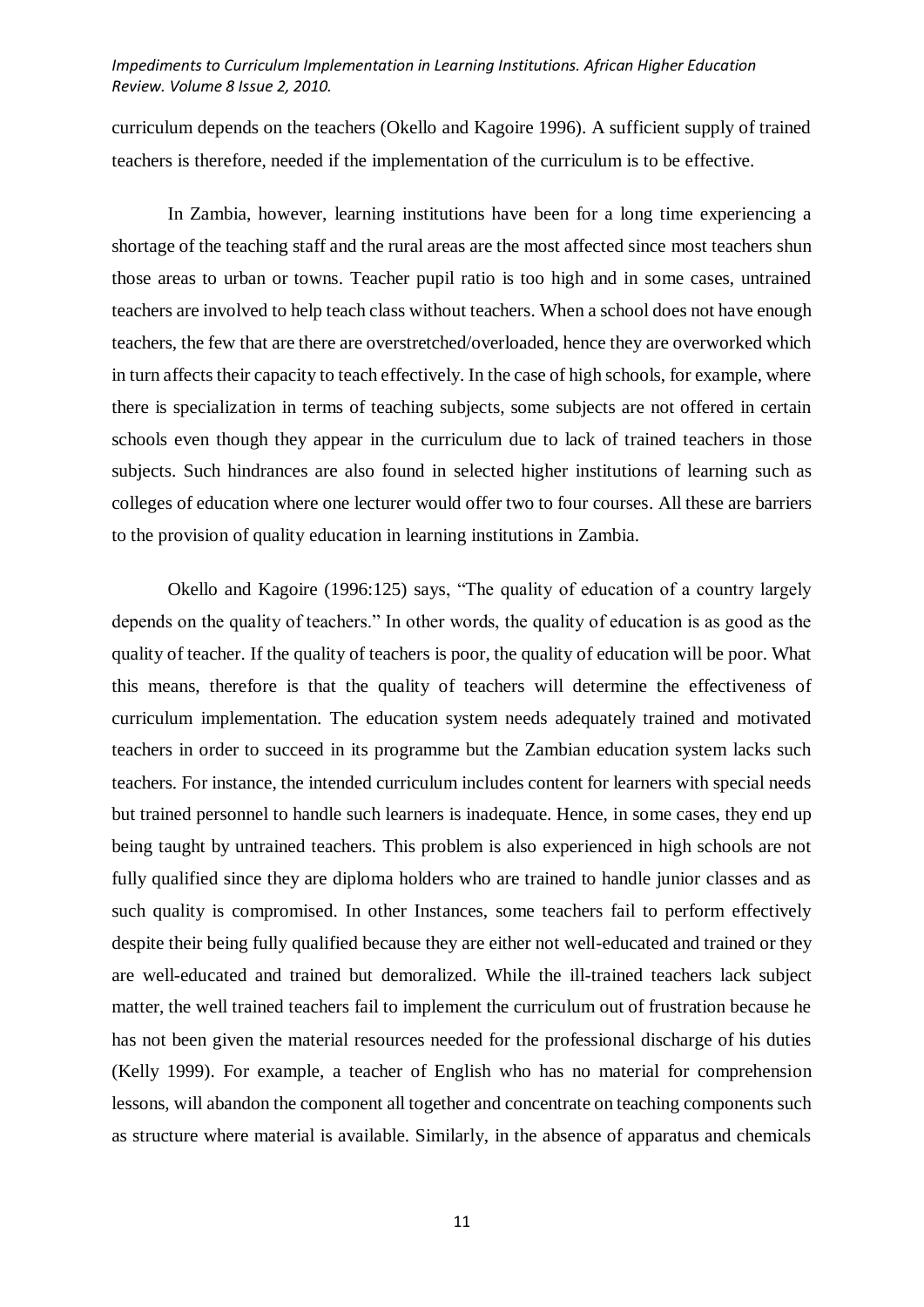needed for experiments, a science teacher will teach experiments theoretically, denying the learners the practical aspect of the content.

# 3.2.5 Poor Conditions of Service May Affect Curriculum Implementation

Poor conditions of services for curriculum implementers is another impediment to curriculum implementation. When curriculum implementers have lower salaries, no housing units, unpromising job security, poor transportation and generally poor conditions of service may be a serious impediment to curriculum implementation as they would resort to going out for in search of resources to sustain their families. Some teachers may even resort to go into private commercial enterprises to supplement meagre salaries. If various education policies and programmes are to be effectively implemented, teachers ought to be adequately trained and motivated. After pre-service training which provides foundation for professional service, teachers need to keep abreast with new developments in the system through in-service training. Other professional staff such as laboratory technicians and librarians also need to be in-serviced in order to give sound support to the teaching staff in the implementation of the curriculum. Employers such as the teaching service commission needs to ensure that teachers are well paid and on time so that curriculum implementation is not hindered by all means necessary.

## 3.2.6 Lost time for Learning due other activities

Loss of learning time due to poor time management by school administrators and teachers is another impediment to curriculum implementation. Curriculum implementation is also hindered by what goes on in learning institutions. Pupils' learning time is mismanaged by administrators and the class teacher. In most schools, a lot of time is taken up by activities such as assemblies, meetings held by visiting government officials, health talks, variety shows held during lesson time, sports activities, clubs, teacher-service programmes which last the whole day and learners are either sent away or asked to stay away from school, unplanned holidays such as when a teacher dies, teachers' day, women's day, mother's day and many other unforeseen eventualities that take place at the expense of learners. Lost time for learning is a serious impediment to curriculum implementation. Therefore, school authorities and teachers should ensure that time is properly managed in order to implement the curriculum.

When it comes to classroom time management, the class teacher is the main player. A teacher who is not time conscious is not disciplined and a drawback in as far as curriculum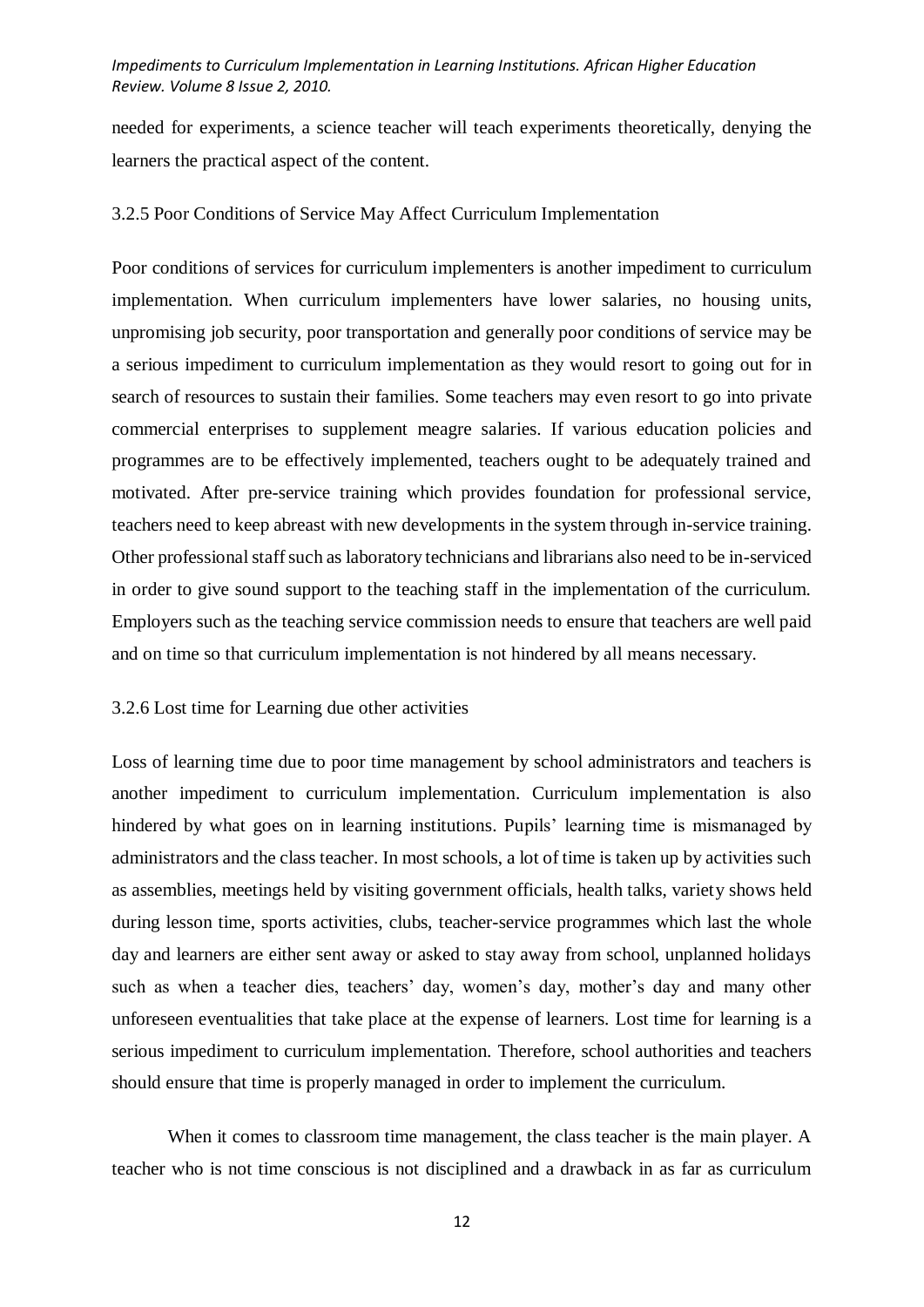implementation is concerned. For instance, a teacher of English who goes to class five [5] minutes for each lesson in a particular class every day, will have lost 25minutes at the of the week. That is a lot of learners time wasted and will derail the implementation of the curriculum since curriculum developers take time into consideration when developing the curriculum. Teacher absenteeism from work for various reasons also costs the pupils learning time. Learner absenteeism from school also deprives the learner of learning time. In addition, the need to devote inordinate amount of time to the management of problems of large classes effectively reduce students' time on the learning task which results in the failure to complete the intended content for the lesson and will necessitate the allocation of more time to the same task (Kelly:1999). Apart from that mock and final examinations also take up learning time for nonexamination classes.

# 3.2.7 Poor monitoring and evaluation of schools

Findings revealed that most schools in Zambia are rarely visited by school authorities to ensure that standards are maintained. One of the teachers interviewed reported the following: "I came here in 2007 as a new teacher, up to now, I have never seen or heard of any district or provincial educational standards officer coming to inspect, check or something quality wise never. It is only the head teacher who goes around but again who monitors his work as school head"? It is important that educational officials visit schools in order to maintain standards and remind school authorities of their primary mandate in the education section.

## **4. Conclusion**

The study presented several factors associated with challenges or impediments to curriculum implementation. Learning institutions can effectively implement the curriculum if basic resources are available. In other words, the availability of resources in the education system can actively facilitate effective teaching and learning. The well-being of learners in terms of good health and nutrition is also determinant to effective educational outcomes. In view of this, curriculum developers, adopters and implementers should be mindful of destructors such as those presented in this article and address them adequately in order to minimize the impediments to curriculum implementation in learning institutions.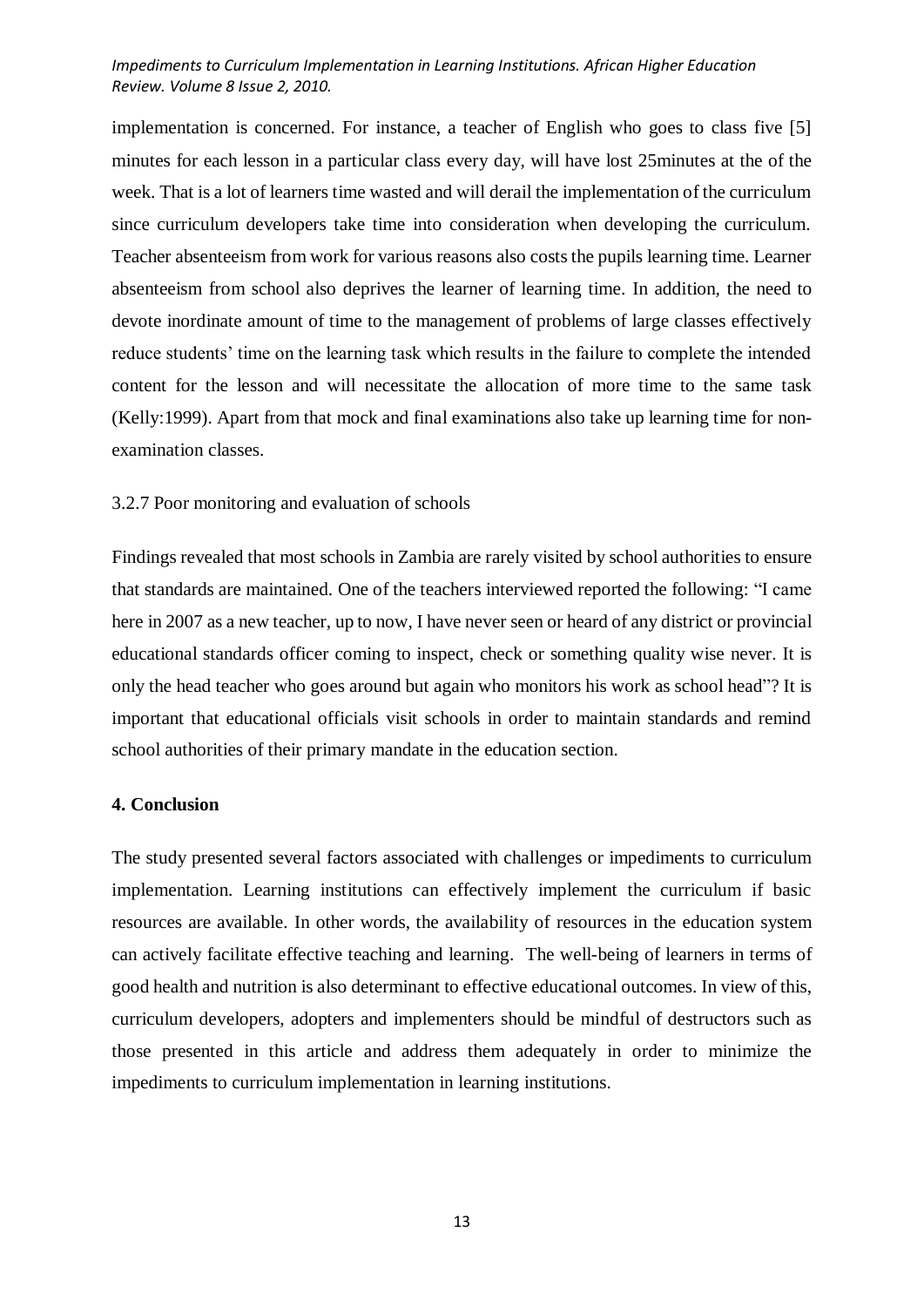# **5. Recommendations**

The study made the following recommendations:

- (i) The government through Ministry of Education should ensure that basic necessities such as school facilities, qualified teachers and teaching and learning materials are provided to all schools for effective learning and implementation of the curriculum.
- (ii) Schools can have institutional initiatives to supplement government efforts in supplying shortage of teaching and learning materials, hiring part time teachers and financial initiatives to sustain themselves.
- (iii) Schools should engage the community through parental teacher associations to help in supplying the shortage of school necessities.

# **References**

- Ackermann, E. (2001). Piaget's constructivism, Papert's constructionism: What's the difference? In: *Constructivism: Uses and Perspectives in Education*, 1(2), 85–94, Geneva, and Research Centre in Education.
- Agrell, B. (1997). *Documentarism and theory of literature*. Available at: [https://www.researchgate.net/publication/227426514\\_Documentarism\\_and\\_Theor](https://www.researchgate.net/publication/227426514_Documentarism_and_Theory_of_Literature) [y\\_of\\_Literature](https://www.researchgate.net/publication/227426514_Documentarism_and_Theory_of_Literature) [Retrieved 20<sup>th</sup> May, 2010].
- Anderson, J.R., Reder, L.M., & Simon, H.A. (1998). Radical constructivism and cognitive psychology. *Brookings Papers on Education Policy*.
- Bergman, T. (2009). Documentary film theories. In W. Stephen, S.W. Littlejohn & K.A. Foss, (Eds.) *Encyclopedia of Communication Theory*. SAGE Publishing. [http://dx.doi.org/10.4135/9781412959384.n118.](http://dx.doi.org/10.4135/9781412959384.n118)
- Kalla, A. C. (1983) Problems in Curriculum Implementation: the Mauritian Social Studies Project for Forms I to III. *Journal of Curriculum Studies,* 15:1, 83- 84 DOI: [10.1080/0022027830150110](https://doi.org/10.1080/0022027830150110)
- Kelly, J. M. (1999). *The Development of Education in Zambia*. Lusaka: Image publishers Limited
- Lieber, J., Butera, G., Hanson, M., Palmer, S., Horn, E., Czaja, C., Diamond, K., Goodman-Jansen, G., Daniels, J., Gupta, S., & Odom, S. (2009). *Factors That Influence the Implementation of a New Preschool Curriculum: Implications for Professional*